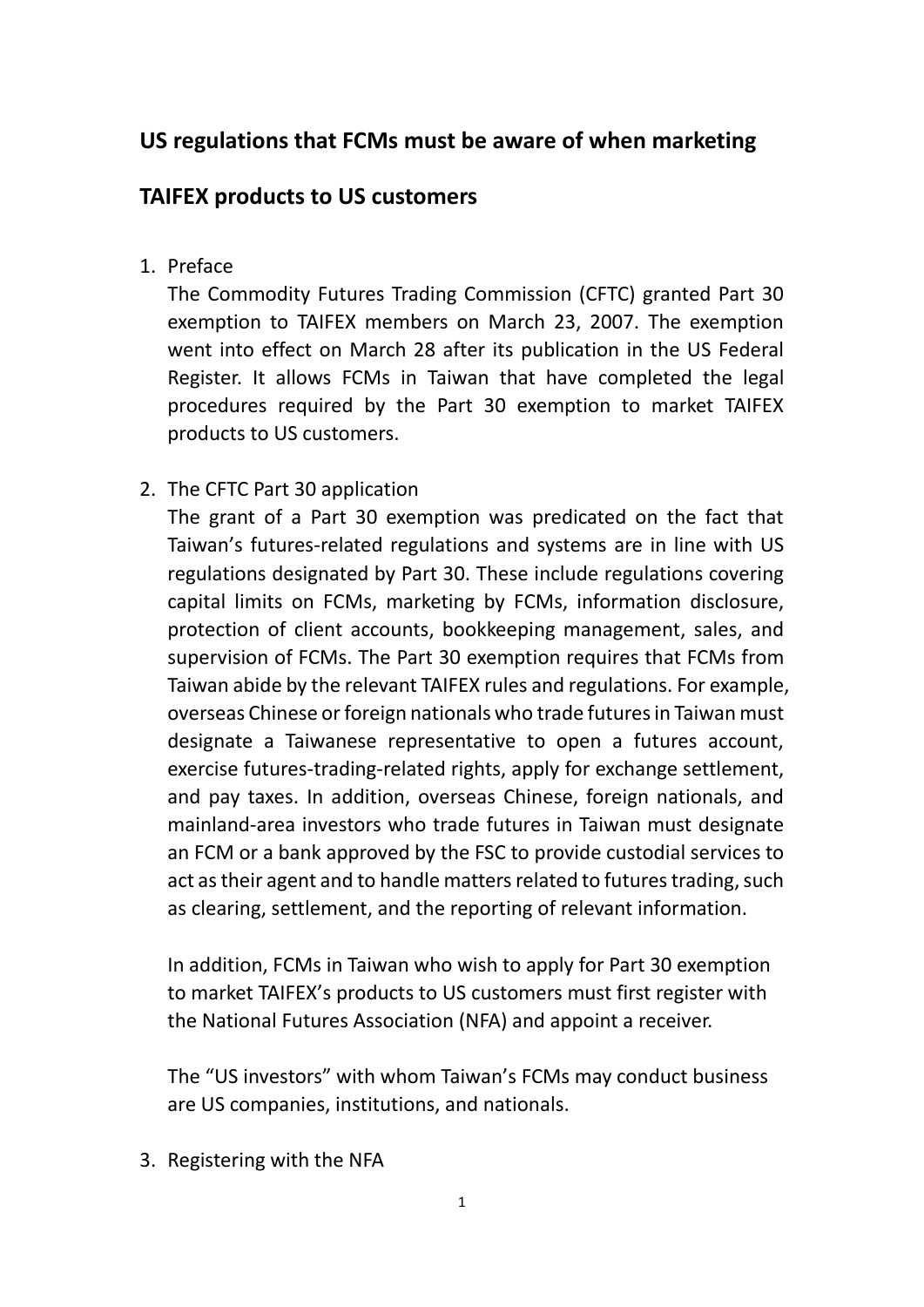Taiwan's FCMs must register with the NFA, submit their application, and appoint a receiver.

The application must include:

- (1). A statement that the FCM is not registered in the US.
- (2). A statement that the FCM agrees to be bound under US jurisdiction and appoint a receiver in the US.
- (3). A statement that the FCM agrees to provide relevant trading information when requested to do so by the CFTC or US department of Justice.
- (4). A statement that the FCM's employees are qualified under Commodity Exchange Act 8(a)2.
- (5). A statement that the FCM agrees to be subject to the NFA's arbitration system to resolve Part 30-related disputes with customers.
- (6). A statement that the FCM shall abide by the futures-related rules and regulations of Taiwan.

According to the NFA, as of December 10, 2021 Taiwan's registered FCMs include:

| <b>NFAID</b> | List                                    | <b>START DATE</b> |
|--------------|-----------------------------------------|-------------------|
| 0389667      | <b>CAPITAL FUTURES CORP</b>             | 9/28/2007         |
| 0387085      | <b>FUBON FUTURES CO LTD</b>             | 7/25/2007         |
| 0383719      | JP MORGAN SECURITIES TAIWAN LIMITED     | 7/30/2007         |
| 0420604      | MERRILL LYNCH SECURITIES TAIWAN LIMITED | 5/7/2010          |
| 0435276      | MORGAN STANLEY TAIWAN LIMITED           | 10/5/2011         |
| 0383723      | <b>SINOPAC FUTURES CORP</b>             | 7/12/2007         |
| 0383722      | YUANTA FUTURES CO LTD                   | 6/20/2007         |

## **Exempt Foreign Firm Information**

**Total Firms: 7**

4. Products which can be marketed to US customers As of November 2021, Taiwan's FCMs may market the following

## products to US customers:

| Products                     | Underlying(s)                                |
|------------------------------|----------------------------------------------|
| <b>Finance Sector Index</b>  | <b>TAIEX Finance and Insurance Sub-Index</b> |
| <b>Futures</b>               |                                              |
| Non-Finance Non-             | Taiwan Stock Exchange Non-Finance Non-       |
| <b>Electronics Sub-Index</b> | <b>Electronics Sub-Index</b>                 |
| <b>Futures</b>               |                                              |